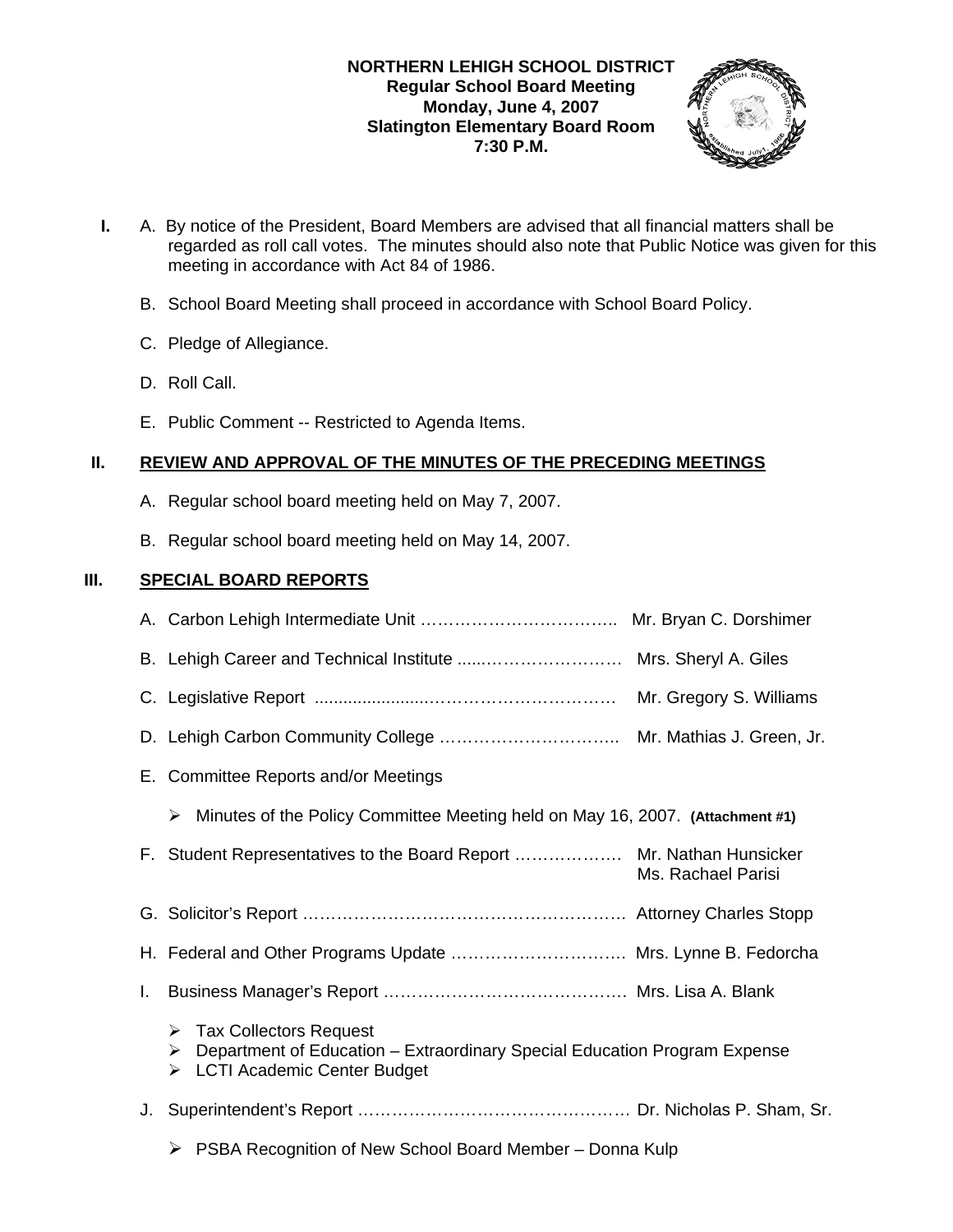#### K. An executive session will be held at 6:30 p.m. in the Superintendent's Office.

### **IV. PERSONNEL**

### A. Administrative Transfer

| 1. | Donald Allen        |                                                                 |
|----|---------------------|-----------------------------------------------------------------|
|    | From:               | <b>Transition Middle School/High School Assistant Principal</b> |
|    | To:                 | <b>Full-time High School Assistant Principal</b>                |
|    | Effective:          | July 1, 2007                                                    |
|    | Salary:             | \$63,000.00 (no change in salary)                               |
|    | 2. Jill Chamberlain |                                                                 |

2. Jill Chamberlain

 From: Full-time High School Assistant Principal To: Transition Middle School/High School Assistant Principal Effective: July 1, 2007 Salary: \$75,500.00 **(no change in salary)**

### B. Substitute - Instructional

Approve the following substitute cafeteria worker for the 2006-2007 school year at the 2006- 2007 substitute rate of \$7.25 per hour:

 Judith VanHorn\* *\*Pending Verification of Clearances* 

#### C. Resignation/Retirement

- 1. Accept the resignation of Theresa Kokinda from her position as Middle School Mathematics Teacher, effective immediately. Mrs. Kokinda has excepted a position with the Lehighton Area Middle School in order to be employed closer to her home.
- 2. Accept the resignation of Judith Wagner from her position as a High School Instructional Aide, effective May 19, 2007, due to personal reasons.
- 3. Accept the resignation of Marsha L. Burnard from her position as a Kindergarten Teacher at Peters Elementary, effective the last day of the 2006-2007 school year, at which time she will begin her retirement from Northern Lehigh School District after 26 years of service.
- D. Approve the appointment of Douglas Reynolds as the Assistant Athletic Director for the 2007- 2008 school year at a stipend of \$3,500. He will assist the Athletic Director in all Athletic Director duties and responsibilities and will be responsible for athletic fund raising activities.

### E. Unpaid Leave Of Absence

- 1. Approve the request of Debra Siglin, Slatington Elementary teacher, to take an unpaid leave of absence on May 30, 2007. She would like to attend her niece's high school graduation in Maryland. Her request will not be considered a precedent for future requests per correspondence received from the Northern Lehigh Education Association.
- 2. Approve the request of employee #4880, Peters Elementary teacher, to take an unpaid leave of absence beginning half day on June 6, 2007 through June 14, 2007 or until released from her doctor.

### **V. CONFERENCES**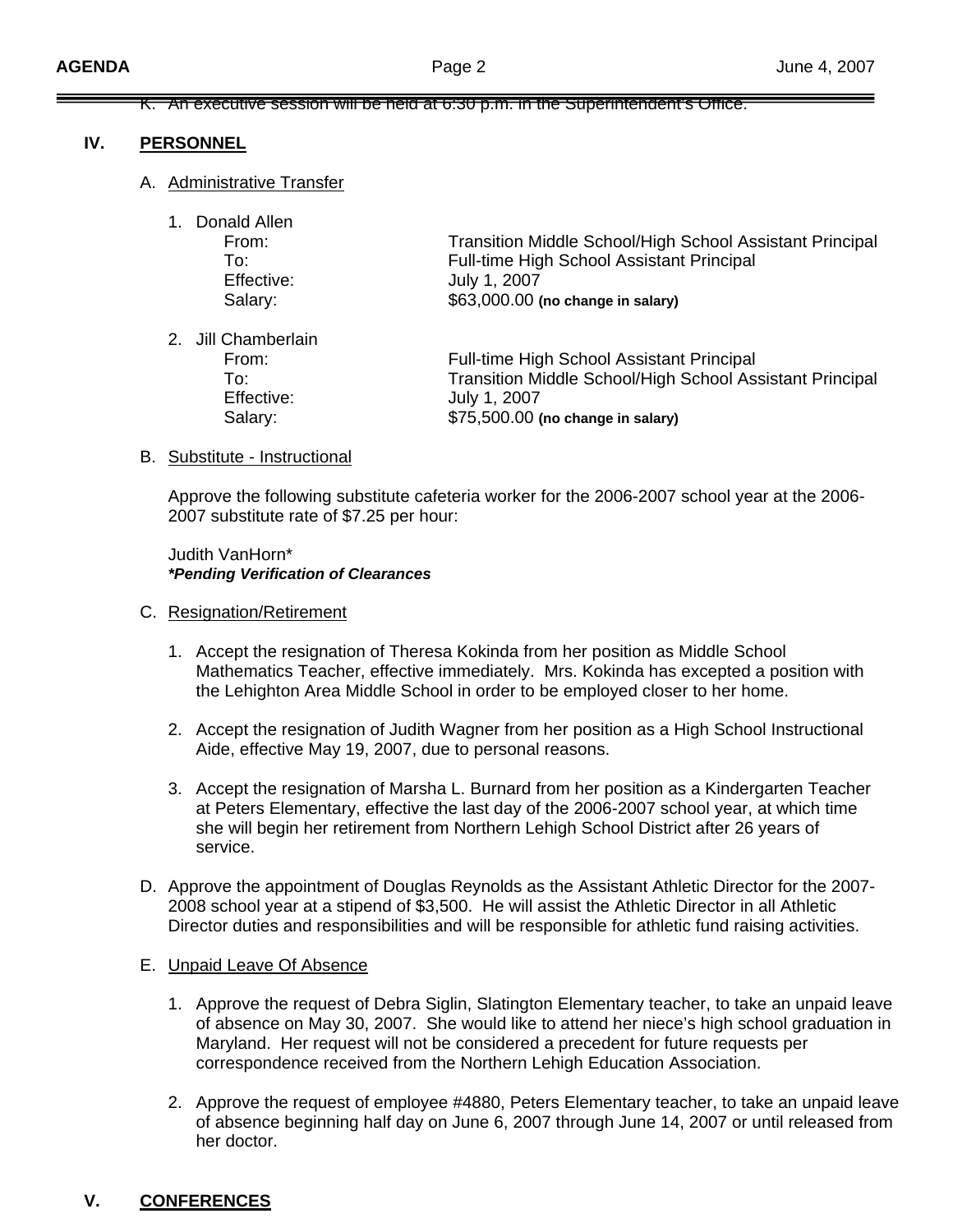A. Greg Derr – PASBO: School Operations Academy – July 19 & 20, 2007 – Penn Stater Conference Center, State College, PA – Registration: \$240.00, Travel: \$81.00, Lodging: \$109.59, Meals: \$32.00 - Total Approximate Cost: \$462.59 – Funding: Director of Buildings and Grounds Budget **(Attachment #2)** 

### **VI. POLICY**

- A. Board Policy First Reading
	- 1. Approve revisions to school board policy #103 Programs Nondiscrimination in School and Classroom Practices, as presented after 1<sup>st</sup> reading. (Attachment #3)
	- 2. Approve revisions to school board policy #433 Professional Employees Professional Education, as presented after 1<sup>st</sup> reading. (Attachment #4)

### **VII. CURRICULUM AND INSTRUCTION**

A. Approve the purchase of tenth grade social studies textbooks by Prentice Hall. The title is *"United States History"* by Lapansky, Levy, Roberts and Taylor. These

 textbooks will replace *"American Journey: The Quest for Liberty Since 1865"* by Prentice Hall, 1992. Teacher resource materials, as well as an interactive version of complete text on line for students, will be provided at no charge. The total cost of these textbooks is \$5,791.15. This is part of the 2007-2008 textbook budget.

### B. Title I, Title II, Title V and Drug-Free Schools & Communities Act – 2007-2008

Approve to authorize proper officials to execute contracts for Title I, Title II, Title V and Drug-Free Schools and Communities Acts for the 2007-2008 school year.

### **VIII. OLD BUSINESS**

### **IX. NEW BUSINESS**

- A. Approve to adopt the Pandemic Flu Contingency Plan as presented. **(Attachment #5)**
- B. Discussion of Tax Collectors Request

# **X. FINANCIAL**

- A. Approve the Arthurs Lestrange Cash Management Portfolio for the months of April 2007. **(Attachment #6)**
- B. Approve to renew the following expiring bonds for the 2007-2008 fiscal year through HRH Pally Simon Associates:
	- 1. A \$50,000 Board Secretary Bond for the term of July 1, 2007 to July 1, 2008 at an annual premium of \$175.00.
	- 2. A \$50,000 Board Treasurer Bond for the period July 1, 2007 to July 1, 2008 at an annual premium cost of \$269.00.
- C. Award insurance coverage for the 2007-2008 school year to the following companies: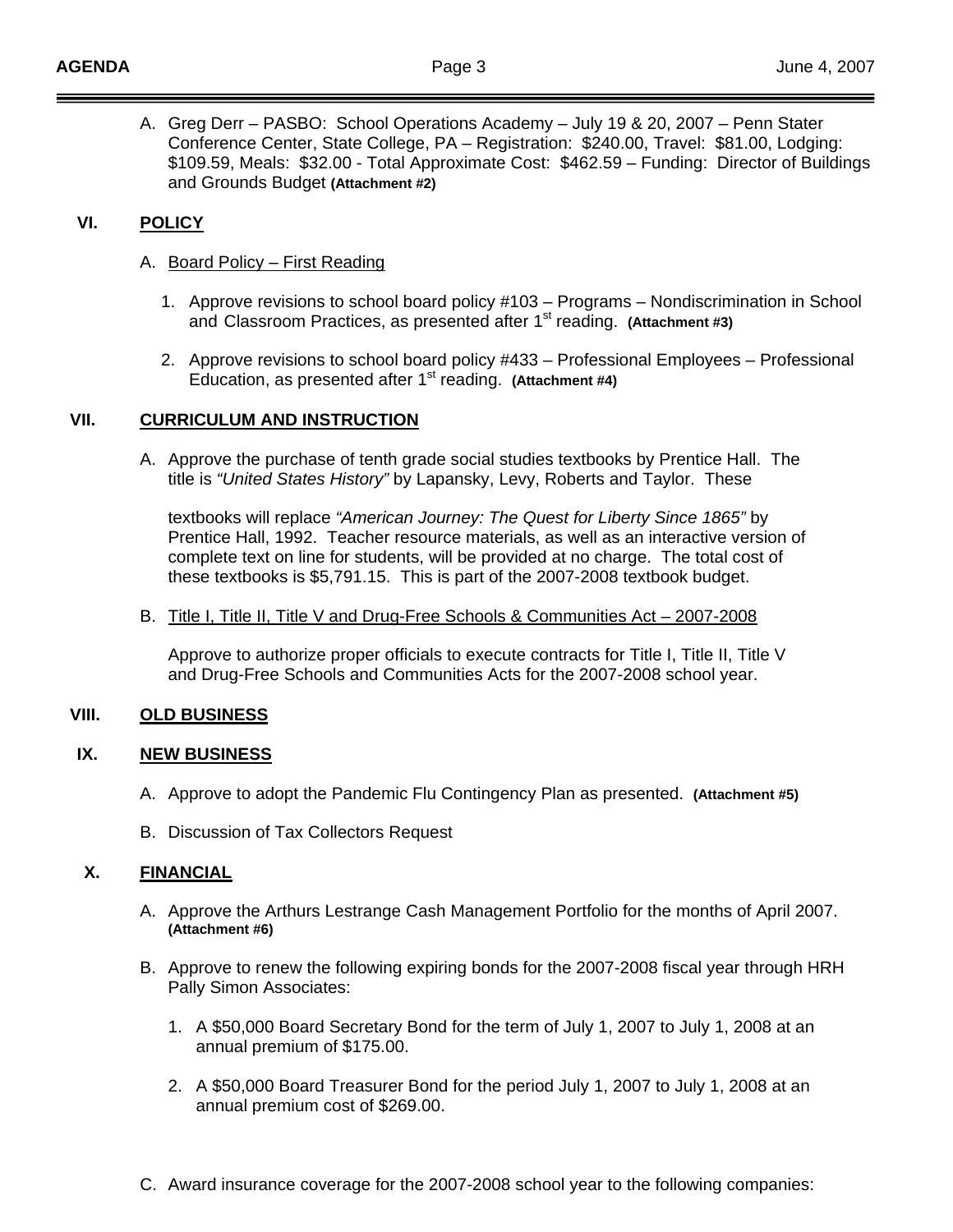- 1. Commercial Package and Automobile (Vehicle Liability, General Liability Property Insurance and Boiler and Machinery) Graphic Arts (UTICA) National Insurance Company - \$56,878.00. The premium is an increase of \$2,066.00 over last year's rate.
- 2. Commercial Umbrella Liability Insurance Crum & Foster Insurance Company \$15,300.00. The renewal is with the same company as last year and the premium is an increase of \$1,734.00 over last year's rate.
- 3. School Leaders Error and Omissions Liability \$13,927.00 AIG National Union. The renewal is with the same company as last year and the premium is the same as 2006-2007.
- 4. Workers' Compensation Coverage PSBA Insurance Trust/Old Republic estimated premium of \$68,888.00, approximately a \$7,612.00 decrease. This amount is an estimated total, final cost based on actual payroll figures.
- D. Authorize the following financial institutions to act as approved depositories for school district funds and or temporary investments. The Northern Lehigh School Board further authorizes the following financial institutions to transfer funds on deposit to any other bank for the credit of the Northern Lehigh School District. The Board further authorizes the Business Manager and/or Superintendent to enter into agreements, supplements or amendments to agreements to implement the foregoing operations for the 2007-2008 school year.

M & T Bank Commerce Bank of Pennsylvania Harleysville National Bank Wachovia National Bank Prudential-Bache Government Securities Trust Pennsylvania Local Government Investment Trust (PLGIT)

- E. Appoint Hilb, Rogal and Hamilton Company (HRH) Palley Simon Associates as the district insurance broker for Property, Casualty, Liability and Worker's Compensation insurance for the 2007-2008 school year.
- F. Approve to grant permission to the business office to pay construction, insurance, and utility bills that are scheduled for payment during the month of July as required by contract. There is no scheduled board meeting in July.
- G. Approve the appointment of Statewide Tax Recovery as the delinquent per capita tax collector for the 2007-2008 school year.
- H. Approve to authorize the expenditures of the Lehigh Career & Technical Institute for the Academic Center Budget in the amount of \$956,980.00 for the period of July 1, 2007 through June 30, 2008.
- I. Approve a maintenance agreement for the 2007-2008 school year with Allentown Sewing Machine Outlet. The agreement covers sewing machines located as follows:

Middle School – 14 machines at \$30.00 per machine plus parts = \$420.00

J. Appoint Mid-Penn Insurance Associates as the 2007-2008 Student Accident and Athletic Insurance Carriers. The renewal rate is \$6,045.00, an increase of \$115.00 over last year, to include all interscholastic sports, band and cheerleading. Voluntary school coverage is \$22.00 for the school time rate and \$88.00 for the 24-hour rate, that same as 2006-2007.

# **XI. LEGAL**